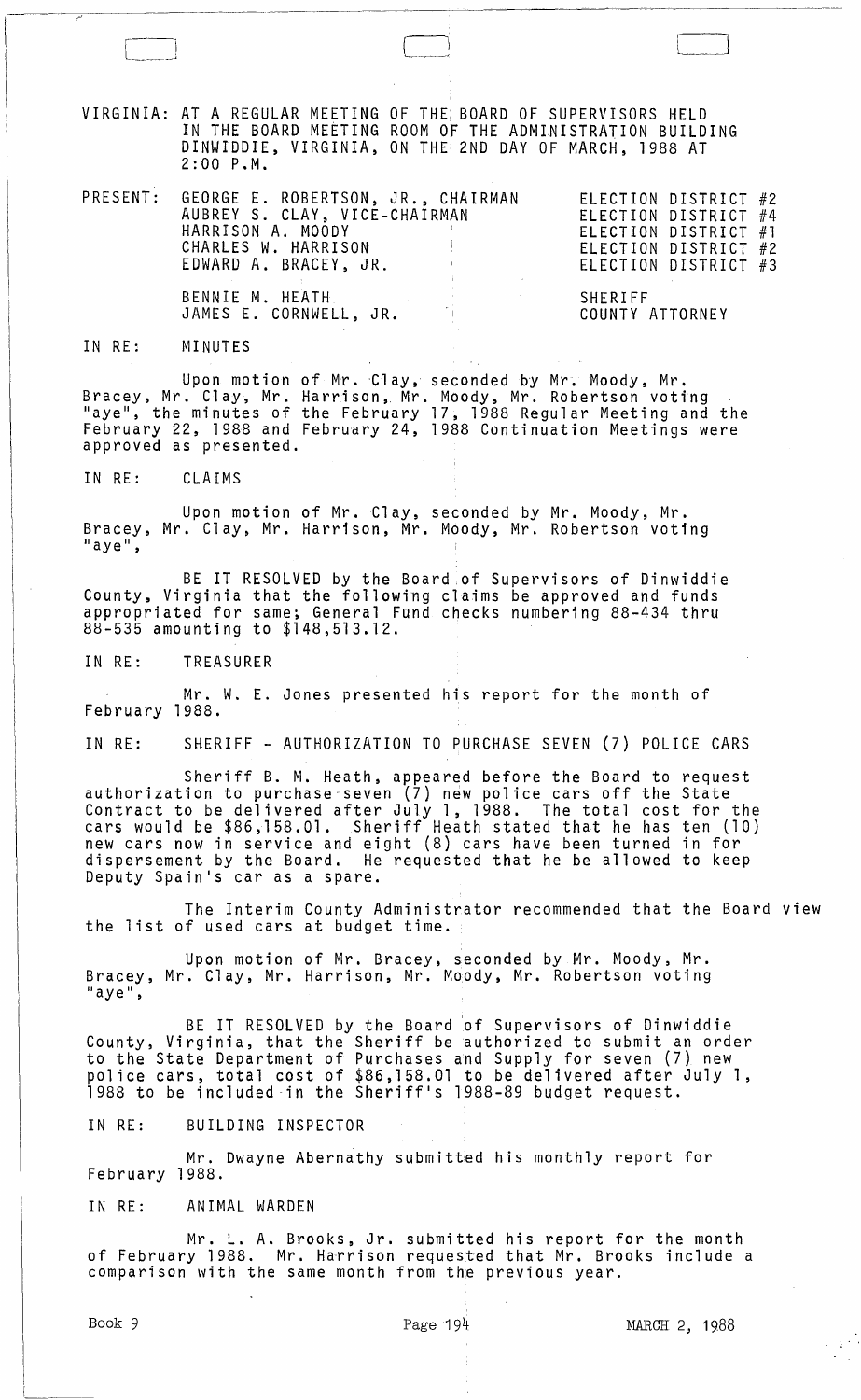## IN RE: FOWL CLAIM -- MARY JOHNSON

Upon motion of Mr. Harrison, seconded by Mr. Clay, Mr. Bracey, Mr. Clay, Mr. Harrison, Mr. Moody, Mr. Robertson voting "aye",

BE IT RESOLVED by the Board of Supervisors of Dinwiddie County, Virginia, that Mrs. Mary Johnson be awarded \$60.00 for 30 chickens.

IN RE: LIVE STOCK CLAIM -- V. D. ANDREWS

Upon motion of Mr. Clay, seconded by Mr. Moody, Mr. Bracey, Mr. Clay, Mr. Harrison, Mr. Moody, Mr. Robertson voting "aye",

BE IT RESOLVED by the Board of Supervisors of Dinwiddie County, Virginia, that Mr. V. D. Andrews be awarded \$80.00 for three goats.

IN RE: FOWL CLAIM -- BARBARA BRADLEY

The Animal Warden submitted a report with this claim, indicating that no determination could be made that the chickens were killed by dogs.

Upon motion of Mr. Harrison, seconded by Mr. Bracey,<br>Mr. Bracey, Mr. Harrison, Mr. Moody, Mr. Robertson voting "aye",<br>Mr. Clay voting "nay",

BE IT RESOLVED by the Board of Supervisors of Dinwiddie County, Virginia, that the claim submitted by Mrs. Barbara Bradley for 18 chickens be denied.

IN RE: FOWL CLAIM -- RALPH LAMBERT

Mr. Moody moved that the claim by Mr. Ralph Lambert of<br>\$48.00 for 16 hens be approved. There was no second. Mr. Clay, \$48.00 for 16 hens be approved. There was no second. Mr. Clay,<br>Mr. Moody voting "aye", Mr. Bracey, Mr. Harrison, Mr. Robertson voting "nay", the claim by Mr. Lambert for 16 hens was denied.

IN RE: SUPERINTENDENT OF SCHOOLS -- APPROVAL OF MINI-GRANT

The Interim County Administrator reported that the School Board had received approval of a mini-grant in the amount of \$1,500 from the Department of Transportation & Safety, to purchase<br>films and supplies for the Juvenile Offender Program operated by<br>the Driver Education Department at the high school.

IN RE: REPORT ON RECREATION ROAD

 $\sim_{\rm m}$ 

In response to a request at the February 3, 1988 meeting concerning the status of the road leading into the Recreation Complex and the existing right-of-way, the Interim County Administrator met with the County Attorney and Superintendent of Schools to review the situation. She stated that she also briefly discussed alternatives with representatives from the Highway Department. The Board of Supervisors and School Board Members also viewed the road during its tour of the schools and the Recreation Complex.

She stated that the conclusion was that the only responsibility that the School Board has is to take whatever action is necessary to keep the right-of-way passable. Therefore, the School Board will continue to put rock on the road as needed, as they<br>have done in the past. She stated they were also looking into the area of Recreational Access Funding to see if the road would qualify for this program.

The Board instructed the Interim County Administrator to send Mr. Donald Andrews a copy of these minutes.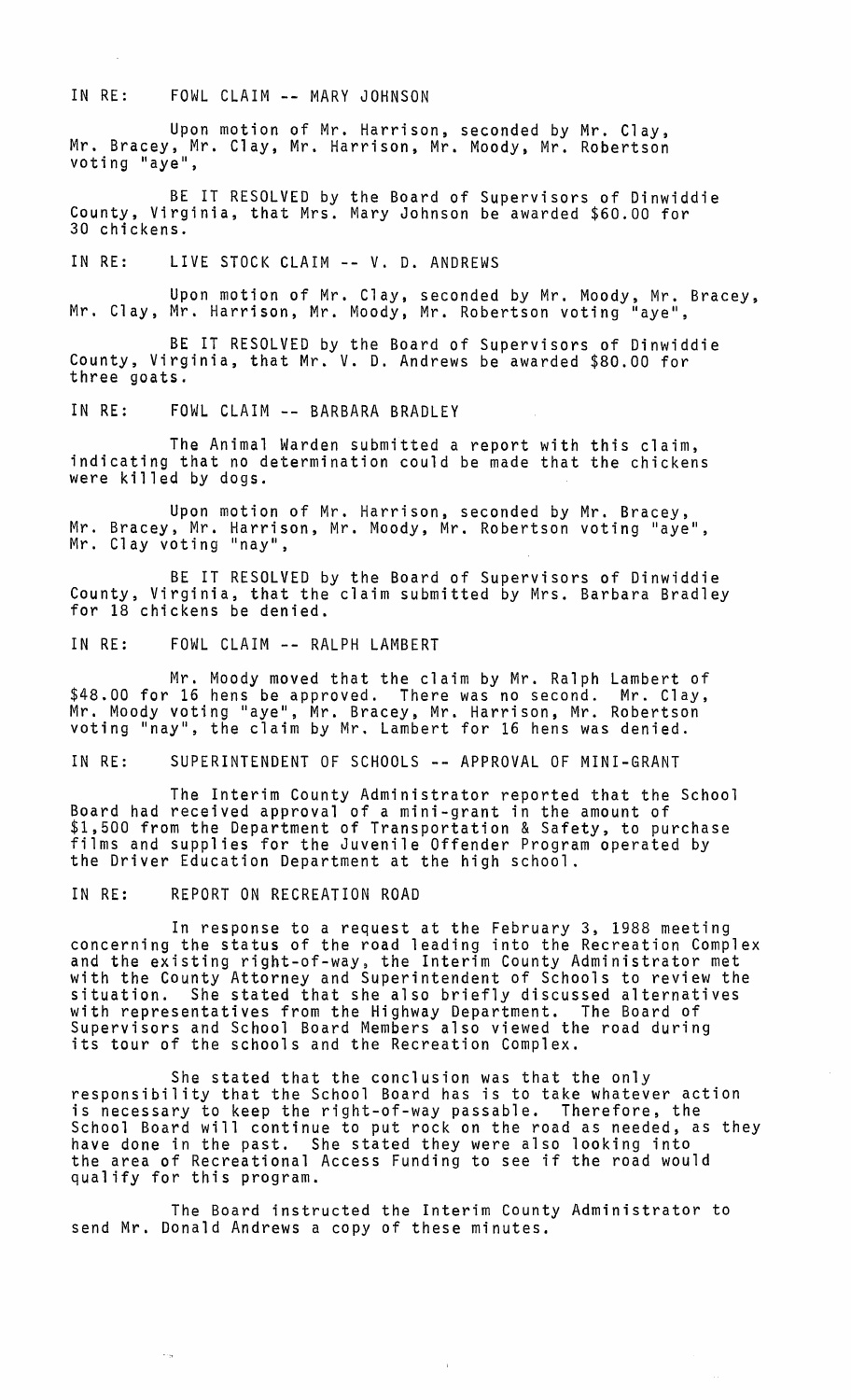IN RE: WATER AND SEWER EMERGENCY ORDINANCE - CURB AND GUTTER REQUIREMENT - REFERRAL TO PLANNING COMMISSION

Mr. Jim Cornwell, County Attorney, advised the Board that the Emergency Ordinance passed to require curb and gutter and storm water management systems in subdivisions should be referred to the Planning Commission for their review and recommendation. The earliest public hearing dates would be in April.

Upon motion of Mr. Moody, seconded by Mr. Harrison, Mr. Bracey, Mr. Clay, Mr. Harrison, Mr. Moody, Mr. Robertson voting "aye", the requirement of curb and gutter and storm water management systems to be included in the subdivision and water and sewer sections of the code was referred to the Planning Commission for review and public hearing in April.

IN RE: RECREATION DIRECTOR

 $\gamma$ 

Ms. Fran Hart presented her report for the month of February, 1988.

IN RE: RECREATION DEPARTMENT - AUTHORITY TO HIRE PERSONNEL

Ms. Fran Hart, Recreation Director, presented a request to the Board to authorize her to proceed with the hiring of personnel to carry out her Spring and Summer programs. She indicated that the majority of the positions would be for self-generating programs and would be paid by the fees collected. She added that there are funds within her budget to provide for these personnel.

Upon motion of Mr. Harrison, seconded by Mr. Moody, Mr. Bracey, Mr. Clay, Mr. Harrison, Mr. Moody, Mr. Robertson voting "aye",

BE IT RESOLVED by the Board of Supervisors of Dinwiddie County, Virginia, that the Recreation Director be authorized to proceed with advertising and interviewing personnel for Spring and Summer Programs; and

BE IT FURTHER RESOLVED by the Board of Supervisors of Dinwiddie County, Virginia, that the recommendations be brought to the Board for approval before hiring.

IN RE: RECREATION DEPARTMENT - APPROVAL OF SPRING AND SUMMER PROGRAMS

Ms. Fran Hart, Recreation Director, requested authorization to start publicizing and distributing brochures on the projected Spring and Summer Recreation Programs. She stated that a number of the programs require pre-registration, which should be done as soon as possible.

Upon motion of Mr. Bracey, seconded by Mr. Harrison, Mr. Bracey, Mr. Clay, Mr. Harrison, Mr. Moody, Mr. Robertson voting<br>"aye",

BE IT RESOLVED by the Board, of Supervisors of Dinwiddie County, Virginia, that the Recreation Director be authorized to publicize the Spring and Summer Programs for the Recreation Department as presented.

IN RE: RECREATION DEPARTMENT REQUEST FOR USE - C & P VAN

Upon motion of Mr. Bracey, seconded by Mr. Harrison, Mr. Bracey, Mr. Clay, Mr. Harrison, Mr. Moody, Mr. Robertson voting  $aye<sup>ii</sup>$ ,

BE IT RESOLVED by the Board of Supervisors of Dinwiddie County, Virginia, that the Recreation! Director be authorized to request a used C & P Van, when one becomes available, and

 $\lfloor$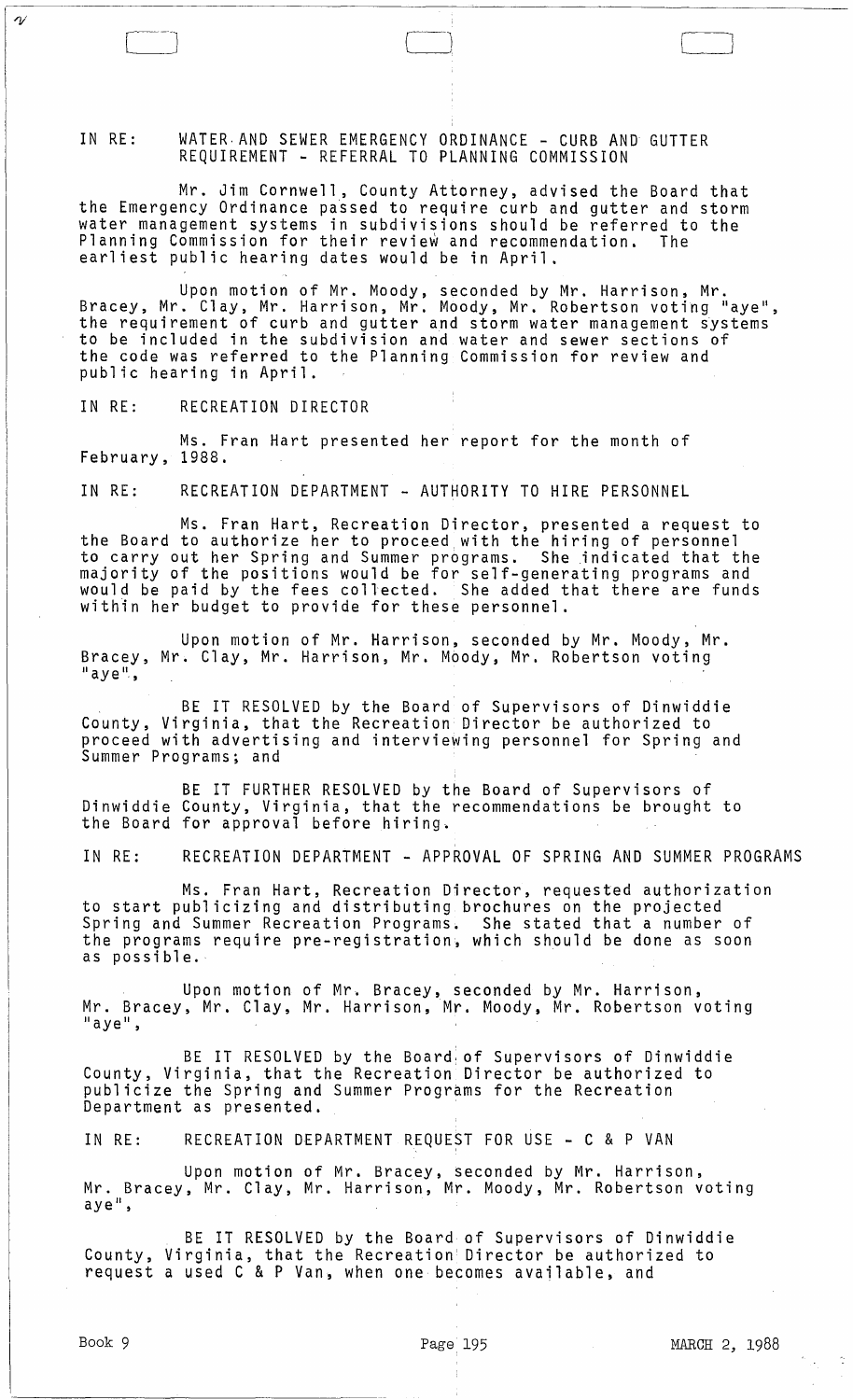BE IT FURTHER RESOLVED that the Board of Supervisors of Dinwiddie County, Virginia, will title and insure this van upon receipt.

IN RE: VIRGINIA DEPARTMENT OF HIGHWAYS & TRANSPORTATION

Mr. MacFarland Neblett, Resident Engineer of the Virginia Department of Highways and Transportation distributed copies of the approved six-year plan for 1988 through 1994, and stated that he was available to answer any questions the Board might have.

(1) Mr. Harrison asked what the status was on information for flashing lights at Rohoic Elementary School. Mr. Neblett stated that he was working on securing this information and would bring it back to the Board when it was available.

(2) Mr. Clay asked if any further study had been done on the dangerous intersection at Route 619 and Route 40. He suggested that lights or signs might be helpful on the crest of the hill travelling east.

Mr. Neblett stated that he had brought the intersection to the attention of the Traffic Engineer, but he had not been able to actually come out and look at the intersection.

IN RE: DINWIDDIE COUNTY JUNIOR HIGH SCHOOL GIFTED AND TALENTED COLLOQUIUM STUDENTS - PRESENTATION ON ECONOMIC DEVELOPMENT PLAN FOR DINWIDDIE COUNTY

Mrs. Betty Mayton, Mrs. Susan Nunemake, and Mrs. Susan Bishop, and the Gifted and Talented Colloquium Students of the Dinwiddie County Junior High School, appeared before the Board to present a plan on Economic Development for Dinwiddie County. Some of their suggestions included the following:

 $(1)$  That the County become certified under the Virginia Certification Program.

(2) That a Building Code be adopted for construction of buildings in the Industrial Airport Park.

(3) That a Recreation Center be provided for the citizens.

The students ended the program by presenting a prototype brochure showing various businesses and services available in the County.

The Chairman thanked the students and teachers for the presentation and stated how proud he was of the youth of the County.

IN RE: STATUS REPORT - E911 EMERGENCY TELEPHONE SYSTEM

The Interim County Administrator advised the Board that the cutover date for the E911 Emergency Telephone System would have to be postponed from February 1990 to August 1990. The reason for the postponement is that the County will not be able to meet the requirements of C & P Telephone Company by the March 1 deadline. The deadline will be extended until December of 1988.

In order to meet the December 1988 deadline, the following things must be accomplished:

(1) All streets must be named and house numbers assigned.

(2) All street signs must be erected and house numbers displayed.

 $\Delta\phi$  and  $\Delta\phi$ 

(3) All citizens must be using their new addresses.

 $\omega$  ,  $\omega$  ,  $\omega$ 

 $\mathcal{L}^{\text{max}}$  $\sim$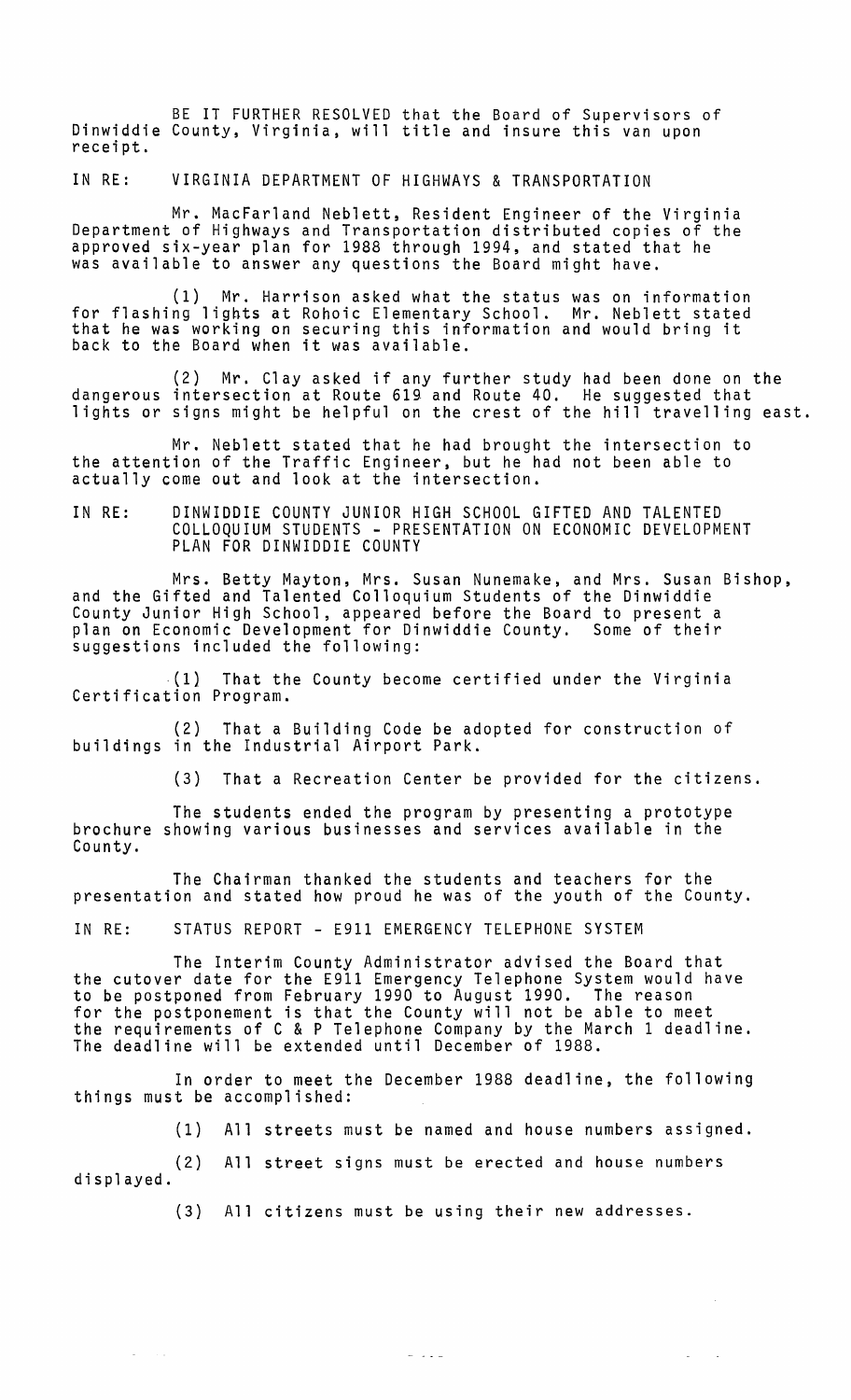The Interim County Administrator pointed out that the County had originally intended to submit the new names and addresses to C & P and have the following l8-month period to accomplish the preceding three items. However, in recent conversation with C & P representatives, she was informed that these three items must be completed before C & P would take the new names and addresses into their database.

Cl l l

Ms. Jan Dungan, Account Representative with C & P Telephone<br>Company, was present to explain the importance of all citizens using<br>their new addresses. She pointed out that the citizen's telephone<br>bill is the source document identification database. It must show house number and street name that meets the parameters defined by the County. Otherwise, it will not be included in the database and must be manually corrected. If the citizen is not required to use the new street name and number, he/she can convert it back to the old address on any subsequent order activity with the Business Office. The result: the accuracy of the Enhanced 911 Database will deteriorate. Most important, the ability to respond to an emergency situation is based on the accuracy of the database. That is why it is imperative that 95% of the County is using street names and numbers prior to building the database.

## IN RE: EXECUTIVE SESSION

 $\overline{\mathcal{D}}$ 

Upon motion of Mr. Moody, seconded by Mr. Harrison, Mr. Bracey, Mr. Clay, Mr. Harrison, Mr. Moody, Mr. Robertson voting "aye", pursuant to Section 2.1-344((6)) of the Virginia Freedom of Information Act, the Board moved into Executive Session at 3:11 P.M. to discuss legal matters. The meeting reconvened into Open Session at 3:47 P.M.

IN RE: DIVISION OF FORESTRY ANNUAL REPORT

Mr. Crockett Morris, Regional Forester, Department of Forestry, appeared before the Board to present his yearly report for 1987.

IN RE: HEALTH CENTER ROOF -- AUTHORIZATION TO REBID

Mr. John Chenault, Chenault & Associates, appeared before the Board to present the results of the bids received on replacing the Health Center Roof. He stated that the first bids were received February 4, 1988. After consideration of an alternate method of securing the roof, he was authorized by the County Administrator to seek bids on a ballasted system.

After an examination of the roof, Mr. Chenault stated that it should be replaced. He stated it could last a few more months; however, further damage could be done to the recent interior renovation.

Upon motion of Mr. Harrison, seconded by Mr. Bracey, Mr. Bracey, Mr. Clay, Mr. Harrison', Mr. Moody, Mr. Robertson voting. "aye",

BE IT RESOLVED by the Board of Supervisors of Dinwiddie County, Virginia, that the roof on the Health Center be rebid, using the loose-laid ballasted system, and

BE IT FURTHER RESOLVED by the Board of Supervisors of Dinwiddie County, Virginia, that the contractors located within the County be notified of the solicitation.

Book 9 **Page 196** Page 196 MARCH 2, 1988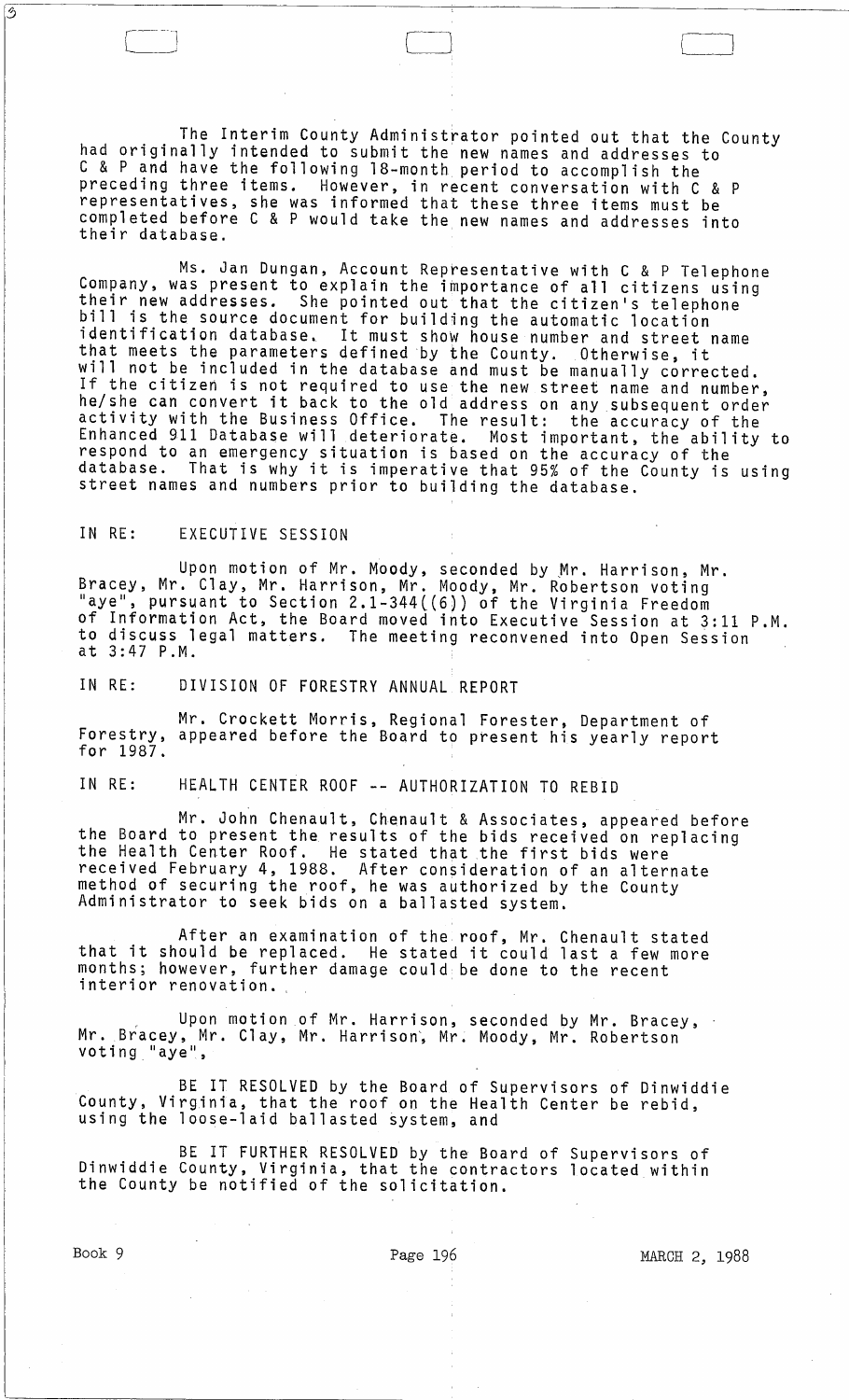## IN RE: DINWIDDIE VOLUNTEER FIRE DEPARTMENT ADDITION -<br>REJECTION OF BIDS

Mr. John Chenault, Chenault & Associates, appeared before the Board to present the result of the bids on the addition to the Dinwiddie Volunteer Fire Department. He stated that bids were received February 4, 1988, the low bid was approximately<br>\$183,000. He said that by removing six or seven alternates, the Board could possibly reduce the cost to \$168,000. He stated he felt it was a basic building, after taking off all of the frills and that \$45.00 to \$47.00 per square foot was a good price. He added that it was the renovation on a small building, and because added that it was the rehovation on a small building, and

Mr. Bob Mengel, Chief, Dinwiddie Volunteer Fire Department, stated that his Department needed the extension on the Fire House; however, it was hard for him to justify the cost. He stated that if there was a way to do it any cheaper, then he would be in favor of it.

Mr. Robertson stated that the Board was looking down the road and felt that the addition may not be sufficient to handle future growth. The addition would only be adding training space and there would be no land available af another expansion had space and there would be no land available at another expansion<br>to be made. He stated it was the Board's suggestion that they<br>look for property elsewhere and build a new building to fit the look for property elsewhere and build a new building to fit the<br>future needs of the Fire Department. Mr. Mengel stated that he would be agreeable to that. Mr. Robertson also stated that the Board would like to meet with Mr. Mengel and discuss the needs of the Fire Department for a building as well as equipments He advised Mr. Mengel to contact the County Administrator to arrange such a meeting.

Upon motion of Mr. Clay, seconded by Mr. Bracey, Mr. Bracey, Mr. Clay, Mr. Harrison, Mr. Moody, Mr. Robertson voting<br>"aye",

BE IT RESOLVED by the Board of Supervisors of Dinwiddie County, Virginia, that the bids on the addition to the Dinwiddie Volunteer Fire House be rejected, and

BE IT FURTHER RESOLVED by the Board of Supervisors of Dinwiddie County, Virginia, that other alternatives be investigated to provide building space for the Dinwiddie Volunteer Fire Department.

IN RE: APPOINTMENT - DINWIDDIE COUNTY AIRPORT AND INDUSTRIAL AUTHORITY

Mr. Bracey nominated Mr. Charles W. Harrison as the County's representative on the Dinwiddie County Airport and Industrial Authority. He also recommended that Mr. Robert Lee be reappointed as Petersburg's representative. Mr. Moody suggested that the appointment from the County be designated as a Board member, rather than an individual name.

Upon motion of Mr. Bracey, seconded by Mr. Moody, Mr. Bracey, Mr. Clay, Mr. Moody, Mr. Robertson voting "aye", Mr. Harrison abstaining,

BE IT RESOLVED by the Board of Supervisors of Dinwiddie County, Virginia, that Mr. Robert Lee be reappointed to the Dinwiddie County Industrial Development Authority, term expiring<br>January 31, 1991, and

BE IT FURTHER RESOLVED by the Board of Supervisors of Dinwiddie County, Virginia, that the vacancy that exists for the Dinwiddie representative be designated as a member of the Board of Supervisors; and

 $\omega = 1$  , and

للأراسب وسأ

 $\omega_{\rm{max}}$  and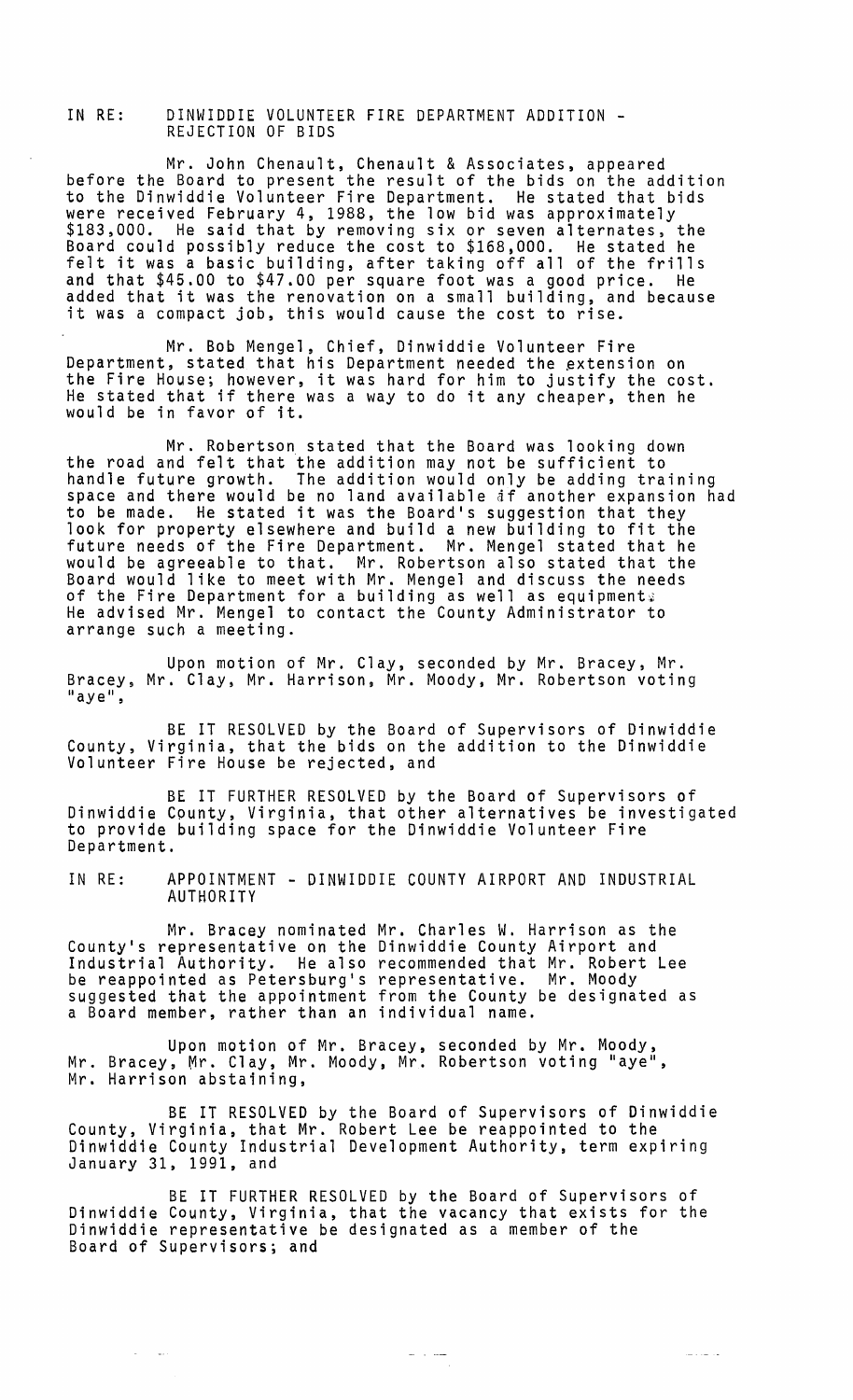BE IT FURTHER RESOLVED by the Board of Supervisors of Dinwiddie County, Virginia, that Mr. Charles W~ Harrison be appointed as the Board representative, with term expiring January 31, 1991.

 $\begin{pmatrix} 1 & 0 & 0 \end{pmatrix}$ 

IN RE: PROCLAMATION OF DAFFODIL DAYS

K

Upon motion of Mr. Clay, seconded by Mr. Harrison, Mr. Bracey, Mr. Clay, Mr. Harrison, Mr. Moody, Mr. Robertson voting ave",

BE IT RESOLVED by the Board of Supervisors of Dinwiddie County, Virginia, that the following proclamation be adopted:

WHEREAS there is a great need for additional funds for cancer research; and

WHEREAS the American Cancer Society has sponsored innumberable vital cancer research projects, public education and patient service programs; and

WHEREAS through the work of the American Cancer Society, the people of Dinwiddie look forward to the day when a cure for cancer is found,

NOW, THEREFORE, BE IT RESOLVED that the Board of Supervisors of Dinwiddie County, Virginia, does hereby proclaim Marth 18-20, 1988, as DAFFODIL DAYS and-urges all residents to join with all volunteers of the Dinwiddie Unit of the American Cancer Society, to support this special occasion by purchasing and wearing a daffodil - the flower of hope.

IN RE: PRINCE GEORGE/DINWIDDIE COUNTY BOUNDARY LINE - AWARD OF CONTRACT'

Mr. Jim Cornwell, County Attorney, presented the results of the request for proposals on establishing the boundary line between Dinwiddie and Prince George Counties. He stated it was a joint project between the two counties.- The boundary line has been in question for many years, but surfaced recently because of the growth and development on the northern tip.

He stated five proposals were received and the selection committee has completed their review. The recommendation of the committee is to award the contract to Rouse-Sirine, at a cost of \$44,534. Orthophoto Mapping was also included at a cost of \$8,900; however, it is not recommended that the mapping be done at this time.

Mr. Cornwell stated that a GPS Survey of five control monuments will be provided approximately three miles apart along the boundary. There will also be 25 permanent monuments erected.

Mrs. Deborah Marston, Commissioner of Revenue, stated that assessments will be effected. She stated the way it has been handled in the past is if the majority of the land fell nas been nanuied in the past is it the majority of the rand feri<br>in one county rather than the other, it was assessed in that County. Presently, they are working with two or three county lines which has caused some problems.

Mr. Dwayne Abernathy, Building Inspector, stated that he has had problems with issuing building permits and making inspections.

Mr. Joe Emerson, Director of Planning, stated that the benefit of the established boundary line would be that the citizens would know who to respond to for certain questions. He felt that the 1901 survey would stay in place, but up to this point, the surveyors have had no:accurate point to draw from.